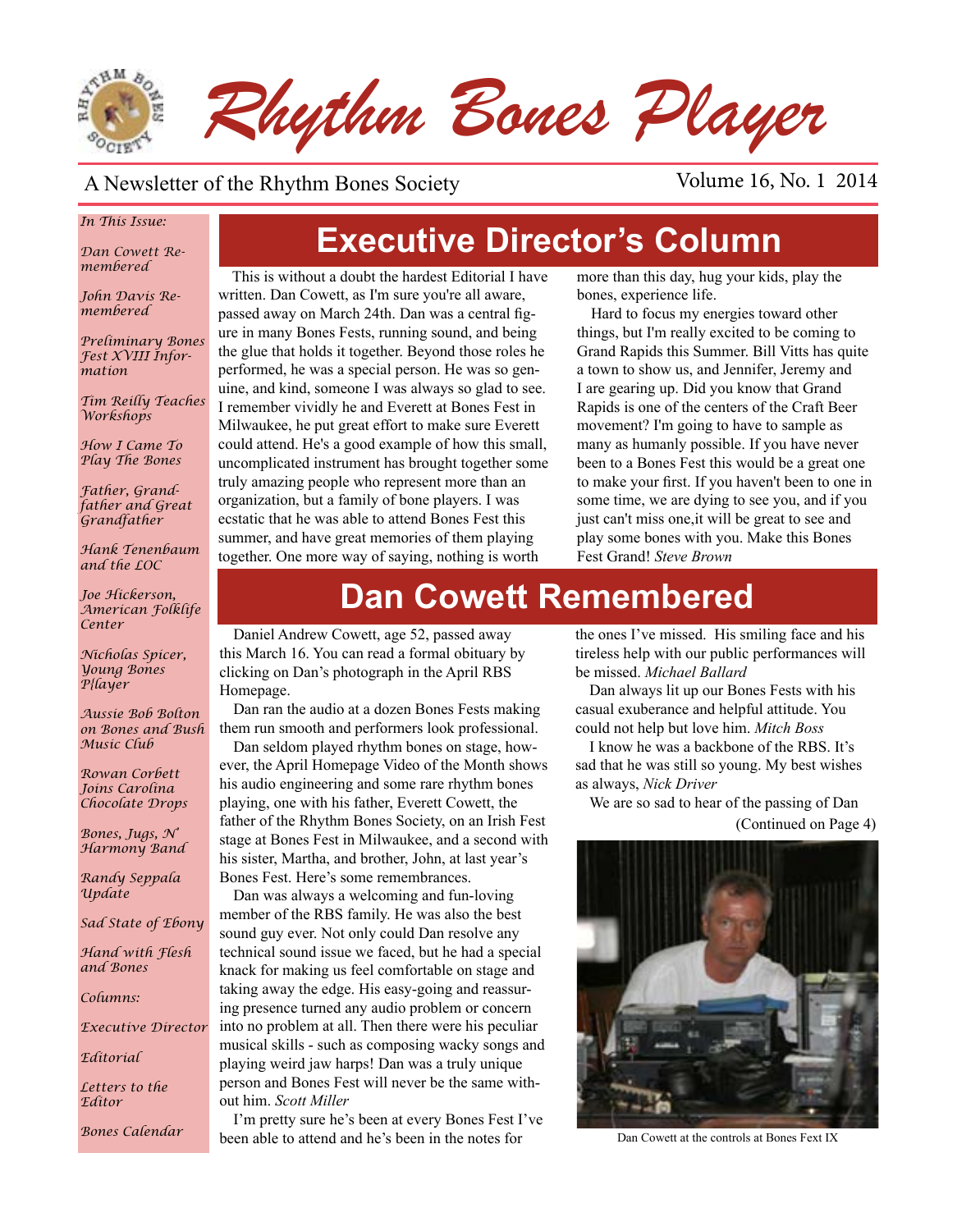#### **Editorial**

It is with great sadness that we announce the passing of Dan Cowett who was our audio engineer for most of our Bones Fests. Dan died of cancer on March 16th, and if you click on the Photograph of the Month for April on our Homepage you will see a formal obituary. If you also click on the Video of the Month you will view the highlights of his Bones Fest audio engineering and performing. Dan you will be missed.

Also remembered in this newsletter is member John Davis who died this year. We are loosing way too many members.

Bill Vits shows us the graphic a friend of his designed for Bones Fest XVIII. Wait until you see it in color - it great!

A new band with a rhythm bones player came to my city and before I knew it they were gone. They are called 'Bones, Jugs, N' Harmony Band, and Cody introduces them to us.

In other news, member Robin Corbett has joined the Carolina Chocolate Drop and tells how became a member.

Bob Bolton, from Australia gives us a story about bones and the Bush Music Club.

There are stories about dancer Ed Austin and bones, young Nick Spicer and bones, Norman Nichols and bones, a Randy Seppala update, Tim Reilly teaching a workshop, and the state of Ebony. I hope you find them interesting.

My ear likes the traditional rhythm bones sound of triplets and taps, therefore I'm not a big fan of Kenny Wolin's advanced techniques (sorry, Kenny). Having said that, I am captivated by his Bones Fest XVII Latin Workshop video now on our website, and am trying with lots of practice to put those techniques into my muscle memory (thanks, Kenny). His notation on the video is hard to see so I broke out his companion article in the last newsletter and used that notation. Try it and you too may like it.

#### **Letters to the Editor**

I've had a lot of fun with the bones since being re-introduced to them. About 1950 (when I was ten-years-old) a grandfatherly mailman used to play the bones and harmonica together as he and

I used to wait by the train tracks to see that the town's mail got snatched up into the passing mail car. Keep up your good work. Sincerely, *Jim Quiram*

I knew the late Dr. Everett Ronald Cowett for over 40 years. We worked together at Ciba-Geigy. I attended his funeral on May 18,2013 and heard bones being played for the first time. I would like to make a contribution to the Rhythm Bones Society in honor of Ev who played such an important role in the society. *Haney B. Camp*

Just a note to let you know the world's largest distributor of rhythm bones, Bone Dry Musical Instrument Co, is looking for a Marketing Manager who loves nothing better than playing folkroots rhythm instruments. So if you know an enterprising folkroots rhythm musician who enjoys rattling the bones, playing the washboard and helping folks buy folkroots instruments online, then they will want to check this out. http://www. bonedrymusic.com/Articles.asp?ID=287. *Scott Miler*

#### **Bones Fest XVIII Information**

Bones Fest XVIII will take place in Grand Rapids, Michigan on August 7-10th, 2014, hosted by Bill Vits. Grand Rapids is the most thriving city in Michigan with attractions like the Frederick Meijer Gardens, the Gerald R. Ford Museum, the Van Andel Arena, Devos Place, Artprize and numerous great restaurants and micro breweries. The venue for performing & socializing, Polka Pops Cafe, is 5 minutes from the Riverfront Hotel and downtown. Grand Rapids, which is 40 minutes from Lake Michigan, has a beautiful downtown and is easily accessible by car, train or air. There will be activities for early Thursday arrivers, and full programs on Friday and Saturday with a closing breakfast on Sunday. The Bones Fest graphic shown to the left in black and white is actually in color. Can't wait to see the t-shirt.

The Registration Form for BFXVIII will be sent out by the first of May. Mary Lee Sweet has booked her room. August will be here before we know it.

*Rhythm Bones Player*

Rhythm Bones Society Volume 16, No 1 First Quarter 2014 ISSN: 1545-1380

Editor Steve Wixson wixson@epbfi.com

Executive Director Stephen Brown bones@crystal-mtn.com

Web Site Coordinator Steve Wixson webmaster@rhythmbones.com

Board of Directors Steve Brown, Executive Director Skeffington Flynn Sharon Mescher Tim Reilly Bill Vits, Assistant Director Steve Wixson, Secretary/Treasurer Kenny Wolin  $\overline{a}$ 

 The Rhythm Bones Player is published quarterly by the Rhythm Bones Society. Nonmember subscriptions are \$10 for one year; RBS members receive the Player as part of their dues.

 The Rhythm Bones Players welcomes letters to the Editor and article on any aspect of bones playing. All material submitted for consideration is subject to editing and condensation.

Rhythm Bones website: rhythmbones.org

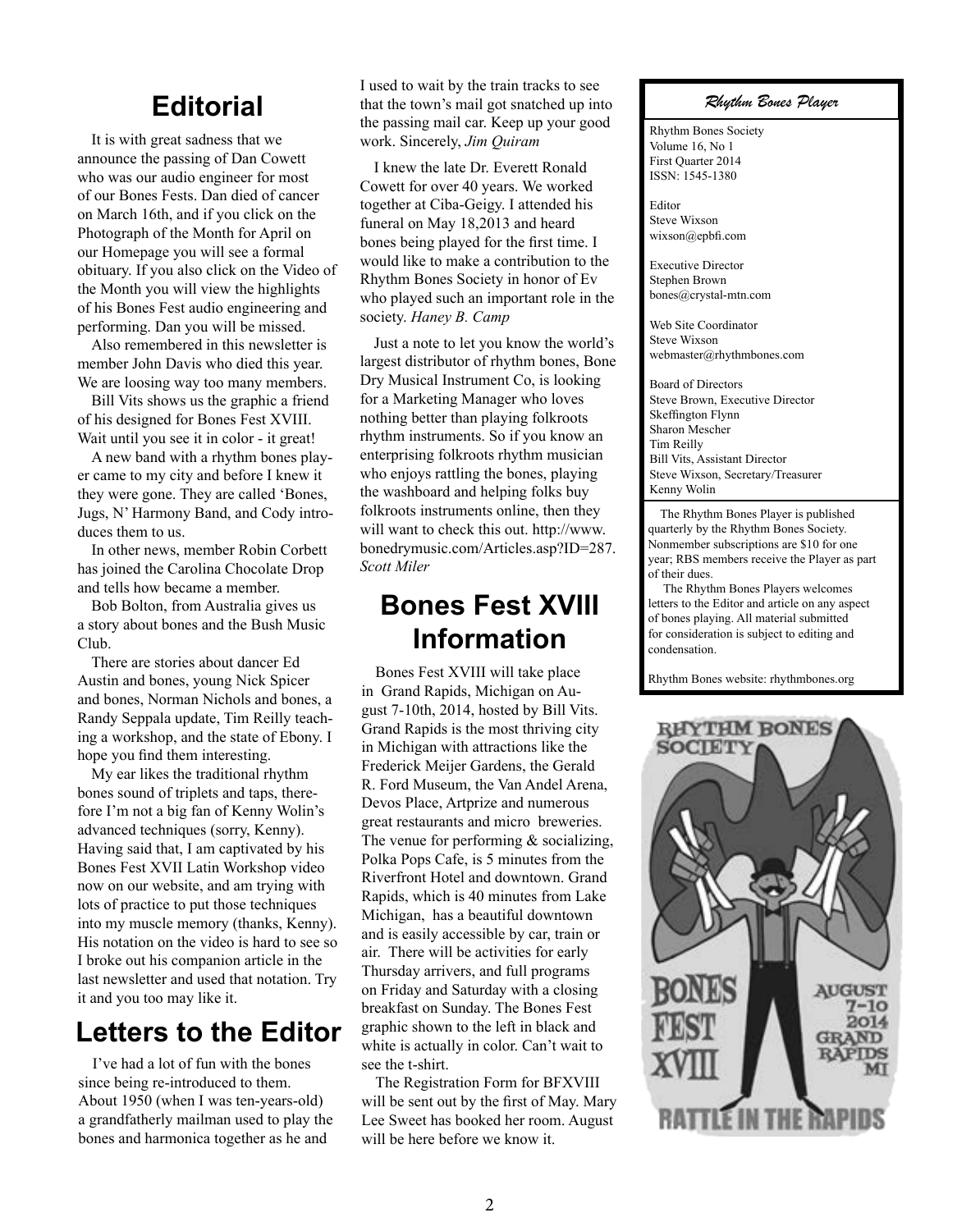#### **Tim Reilly Teaches Workshops**

On December 4, 2013, Bones Society Board member Tim Reilly presented a series of workshops at Fields Memorial Elementary School in Bozrah, CT. Music teacher Deb Coats, who also works with Tim as part of the demonstration squad at Mystic Seaport Museum, asked the accomplished percussionist and master bones player to meet with her 4th through 8th grade band percussion students.

Tim worked with the students throughout the afternoon on snare drum and other drumming techniques. He had the opportunity to observe each grade's weekly percussion lesson and offer critique, advice, and encouragement to the young drummers.

At the end of the day, eighteen budding percussionists enthusiastically gathered for a 45-minute basic bones workshop which culminated with the entire group playing along to an Irish jig.

It's hard to tell who had more fun, Tim or the kids! Deb Coats reports that a number of her students seem to have taken up the bones and can be heard clacking away while waiting in the bus lines.

Great job reaching out to the next generation of bones players and drummers, Tim! *Elizabeth Kading*



Tim Reilly and some of his young percussion students.

#### **How I Came To Play The Bones**

This is a short piece about how I got started bones playing. My father was from Barbados and came to this country in 1926 where he met my mother in Cambridge, Massachusetts. My mother was from Newfoundland; it's why I partially attribute my 82 years to hybrid vigor. Bones playing on Barbados was common when my father was growing up and where the kids, he said, would "pick up any two sticks and rattle them."

Sundays, when I was growing up in Massachusetts in the 30's and 40's, was a day of church, Sunday paper comics, visiting etc. One of my father's activities that included me was a walk 'around the river' so called. The Charles River was close to home and we'd trek a great circle along the river to where MIT was, along Massachusetts Avenue to where it met the other end of our street and home, often stopping to visit a relative who was also from Barbados. On those walks with my father we'd skip stones on the river; he'd pick up a length of rope or string and show me how to tie knots or make one of those chains that when you had used up the length you'd pull the ends and see the whole thing unravel. He'd pick up a twig and by trips end I'd have a whistle. He'd also find two sticks and sometimes just flat stones and rattle them. I never paid much attention to those rattling sticks until years later at the New England Folk Festival (NEF-FA) that strolling the corridor I saw this bent over white haired guy rattling some sticks...a pair in each hand. It was Mr. Bones himself, Percy Danforth and I remember thinking, 'My father did that.' Maybe I had tried them in earlier days and there was some memory that let me pick up 2 sticks and and have them play. I play mandolin, banjo, fiddle and ukelele (all tuned alike) and play a lot of Celtic, Old Tymey etc music and fall back on playing the bones when I don't know the tune. My present love is improvisation with trad jazz bands and find that not only Sweet Georgia Brown but a number of jazz tunes are enhanced with a bit of bones.

I remember years later when at a Christmas time visit I gave my father a pair of bones I'd carefully crafted and watched, downhearted as he rattled them once and put them aside.

For a number of years, I played with 2 different groups that played music for Boston's Museum of Fine Arts' afternoon tea. Paintings at the museum are often moved to different locations and I most always arrived early enough to pay homage to the Bone Player by William Sydney Mount. I love that painting, but one day it was gone from the expected place and had been moved...Holy Cow, to the room we were playing in. One day a woman from the Museum Ladies Committee happened by while I stood in front of the picture playing the bones for whatever the rest of the trio was playing and asked if I'd do that when she was leading a group of ladies through the museum later that afternoon. It was a prideful moment with their taking pictures.

Boston's MFA has a First Monday of the Month lecture series on musical instruments and an outstanding one, a few years back, was given by our own, All Ireland Bones Playing Champion, Steve Brown on the bones.

I live under the curse of 'supposedly' knowing how to fix everything from plumbing to electric and with that curse comes frugality to other related things. Thus, I never ever considerded buying bones but had to make them. I've made them curved on a bandsaw and curved them by steaming. I've made them from pieces of glass and slate, flat stones, bone and recently from a a piece of that dense South American Ipe. I was disappointed with the too metallic sound and find walnut best of all. I have dozens of bones that I hand off to folks who seem to have a real interest. Often when not having bones at hand it's fun to look around for something to rattle, even if it's only 2 pencils that only you can hear. *Norman E. Nichols*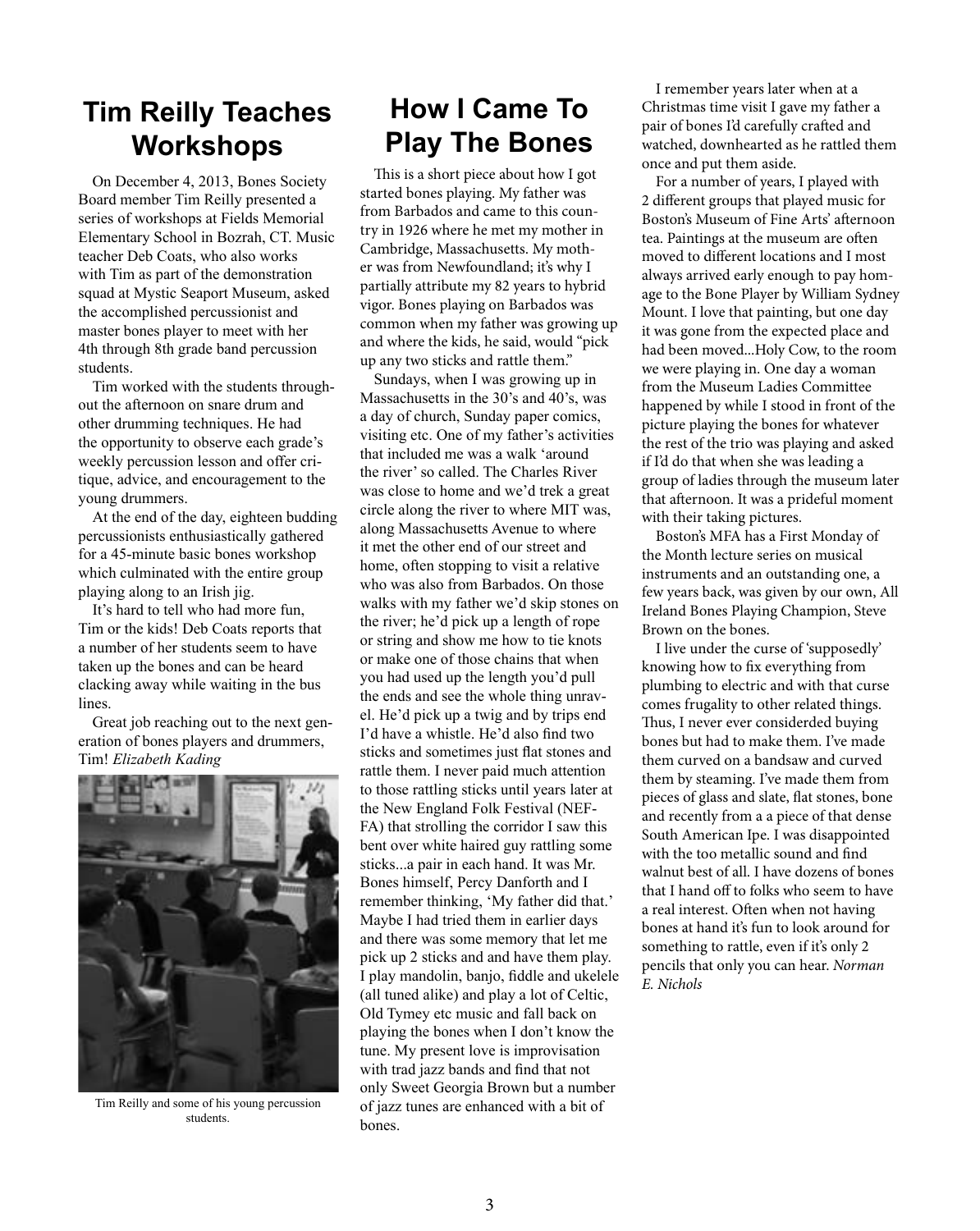#### (Continued from Page 1)

Cowett. We have such fond memories of passing late (dare I add another "late") nights exchanging stories from the "road" and bones-playing tips. Of course the later the evening got, the more interesting and animated the stories became.

While he was more comfortable running the sound board than playing rhythm bones publicly, I can recall one tireless evening in particular that we all spent working on "pass the peas & butter" to get a handle on poly-rhythmic bones techniques. To be honest, I don't remember if we ever tackled the techniques that night but I'll never forget the laughs we had trying.

We've always looked forward to his wonderful presence at Bones Fest every year we've attended. I love this quote

by Shannon Alder – it's so appropriate to Dan: "Carve your name on hearts, not tombstones. A legacy is etched into the minds of others and the stories they share about you."

We've sure got many wonderful stories about this energetic and playful man. He has truly left a long-lasting legacy and will be missed very, very much. *Kenny & Teri Wolin*

#### **Bones Calendar**

**Bones Fest XVIII.** August 7-11, 2014, Grand Rapids, MI, Bill Vits, Host. See this newsletter and website for more details.

**NTCMA Bones Contest.** August 25-31, 2014, LeMars, IA. Bones Contest will be on Sunday.



#### **Hand with Flesh and Bones**

A friend with a private radiology practice took this xray of my hand holding a pair of 'Black Bart' rhythm bones. For reference on the left is a photograph of my hand in about the same position as the xray. I don't know that there is a lot to be gained from looking at these images, but I thought them interesting enough to include in the newsletter. [Black Bart is member Dave Boyles] *Steve Wixson*

#### **The Sad State of Ebony**

This is a not the normal kind of newsletter story. Ebony is one of the great rhythm bones woods, and it might interest to ebony rhythm bones makers and players.

"The sad state of ebony today and a drastic near-monopoly that may actually save the last legal source in the world.

"Until very recently 90% of ebony cut was left on the ground because "The Market" determined all ebony had to be black.

"This video shows how the determination of a single individual actually can reverse the stupid trends of centuries of guitar lore and demonstrate, unequivocally, that The Emperor Has No Clothes.

"Perhaps it is time to reappraise ALL our notions of quality and suitability of the wood - and other resources - we use for anything. It is obvious that we can either address these issues, or they will address themselves for us."

The video with Bob Taylor of Taylor Guitars is titled 'The Truth of the Forest: The State of Ebony in the World' https://www.youtube.com/watch?v=anC-**GvfsBoFY** 

#### **Hank Tenenbaum and the LOC**

I was recovering from surgery on my back and couldn't go to school, early to mid 60's, so I took cabs to the LOC (normally a 10 minute walk) and spent many days researching the bones in the Recorded Music Section. There were 16 2/3's, 33's, 78's and Edison cylinders and may have also been some wire recordings. I wore out the people, librarians/aides, trying to hear EVERY-THING so instead of totally wearing out my welcome I jotted down notes in a spiral notebook about all the references I could find. I noted "bones and fiddle, bones and guitar, bones and piano bones and..." you get the picture. I listed the show date and the reference # used at that time. I understand those #'s have since been replaced with another system.

I listed Major Bose or Ted Mack and most likely didn't list the names of the performers, always intending to go back and finish my research and update my notes. That notebook is most likely buried in a storage bin I have been paying for, for 20 or so years, and and may barely be decipherable to me as I wrote it when I was much younger and my handwriting was SO BAD that my teachers refused to read my homework assignments and routinely gave me F's for homework or tests that weren't printed or typed.

The best part of my time was striking up a relationship with Joe Hickerson (See story on Page 6). *Hank Tenenbaum*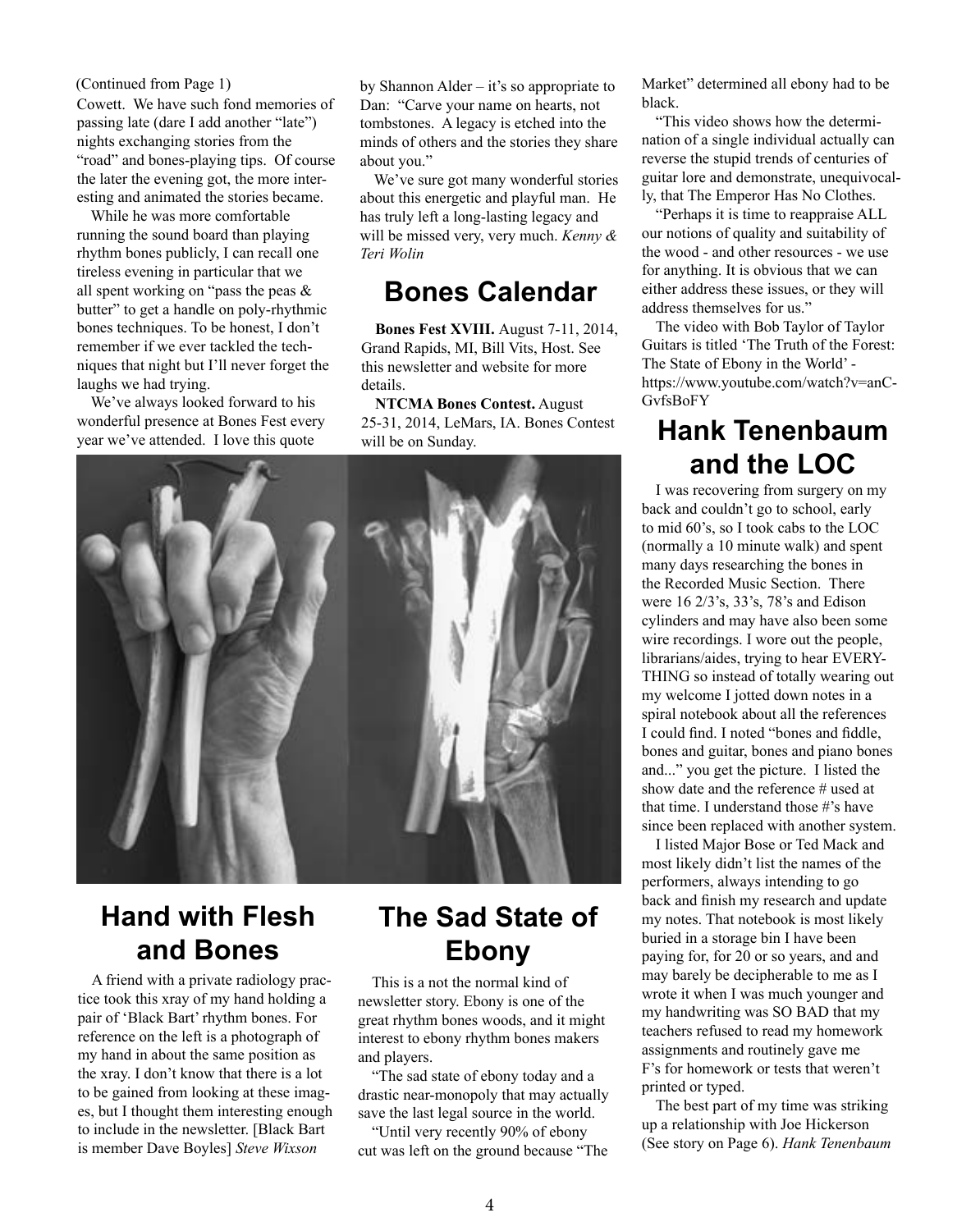# **Father, Grandfather and**

My father was born in 1897. He was a professional musician. (To put this more in perspective, I am only 60 years old.) His early years were spent on Bear Lake, Idaho. His parents moved to Southern California where they picked up work in the silent (and later talking) movies. Dad joined them there and later managed the Pantages Theatre in Los Angeles where he produced vaudeville shows. (This would be in the 1930's and 40's.) Previously, he had learned to play the violin and now he was leading orchestras.

While growing up I watched my father play the bones. (At this point he taught music in the public schools.) I thought all dads played the bones. He had a special song that he liked to play to. He would have my sister play it on the piano. (I would have to have her tell me what it was.) But this song was not the standard kind of "old time" music that most bones players accompany. So ... his style of playing was ... I suppose ... was pretty unique.

I am a professional dancer. My career took me to Brigham Young University where I was the artistic director of the International Folk Dance Ensemble for 27 years. While with this group, I was able to travel the world, to more than 55 countries. Each year we had opportunities to dance with other groups from all over the world and each new opportunities brought me into contact with multiple dance (and music) cultures and traditions.

On one such occasion in in 1990, I visited for the first time a wonderful festival in Drummondville, Quebec. On the first evening I was entering a party where a French-Canadian folk dance group called Mackinaw was performing. One of the first things that caught my attention as were approaching the hall was the rhythm of bones. I can't explain how much excitement I felt.

From there ... I made a new friend, Erik (the bones player) and he taught me how to play. I had never been interested in learning from my father. And my father passed away in 1984 ... just as my

career changed and led me on a path of traditional music and dance ... which led me full circle back to the bones.

Since that time, I have inserted myself into as many opportunities has possible associated with my work. I was in the business of creating staged performances of International music and dance ... so I began jumping on the stage and playing with our band during our Appalachian sections and as we performed Danse Quebecoise. I use them in my university classes when introducing students to these forms of dance. This past spring, I took an elementary school outreach group of 30 college students to over 50 schools where we presented dance and music to the young people, (a 40 minute assembly). Bones were featured in the performance and the demonstrations on rhythm. And most recently, my wife and I arranged for and taught music and dance for young people out in the wilds of Utah ... dancing in the fields under the trees ... 20 musicians and about 200 kids and adults. **Great Grandfather** into as many opportunities has possible Most children start as drummers. Nich-

> I just recently retired from directing ... but I still teach world dance classes and instruct in ethnochoreology as a full-time professor at BYU.

> So ... that's my story. The only thing I can remember my dad telling me about the bones was that he learned them as a young boy while herding sheep for his father. I suppose they must have hired other help (men who helped with the ranch and the cattle and sheep) from who knows where. And this is how we suppose dad was introduced to playing the bones. They had 200 acres on Bear Lake. I still have one pair of bones that belonged to my father ... and I've made other pairs from cattle ribs. I'd still consider myself an amateur with the bones ... but they are part of my heritage. They are a special memory for my family of our father, grandfather and great-grandfather. *Edwin Austin*

[We had a Contact Us inquiry from Lindsey Watson about rhythm bones for her husband. She mention she learned about rhythm bones from Ed Austin. When he was contacted, he wrote this article.]

### **Nicholas Spicer Young Player**

olas Spicer was no exception. He started keeping time as an infant beating on the walls of his home. Nick got a pair of bongos for his first birthday.

Nick first played Bones after a Carolina Chocolate Drops concert at the age of 4. Dom Flemmons gave him his first lesson backstage that day. Soon afterwards Jim Lande made Nick a set of bones that were perfect for his hands. In no time he was clicking and clacking around the house. Mike Baytop regularly played at a farmer's market nearby and encouraged Nick to sit in with him whenever the opportunity arose. Mike says he got more tips whenever Nick was out there with him. That year Nick played with the Archie Edwards Blues Heritage Foundation at the DC Blues Society's DC Blues Festival.

It was a cold day that December at the Riverdale Park Holiday Market. Nick was wearing his fathers' wool hat pulled way down on his head. Nick and I were watching Mike Baytop perform his set and Mike invited Nick to sit in like other times. You see how he listens closely to Mike. Listening is an important tool. Nick has always been careful to make sure what he plays is a contributing part of the music. What's fun to watch in the video is the joy and happiness both generations have in making music together.

Over the years Nick has performed with the Archie Edwards Blues Heritage Foundation when they would play at events in the community. He has also sat in with his father's band, MSG Acoustic Blues Trio, and performed with his father at the Folklore Society of Greater Washington Summer Festival.

 The community at Archie's Barbershop has always welcomed and encouraged young players. Nicholas has been a part of that community since he was an infant.

 Nick is now 11 and plays saxophone in the school band. *Miles Spicer*

[Check out the video of Mike Baytop and Nick Spicer on rhythm bones at http://www.youtube.com/watch?v=OdL-RWbCeZi8. Jim Lande says Nick recently discovered a cahon drum and could play it instantly. Says he's retired from bones.]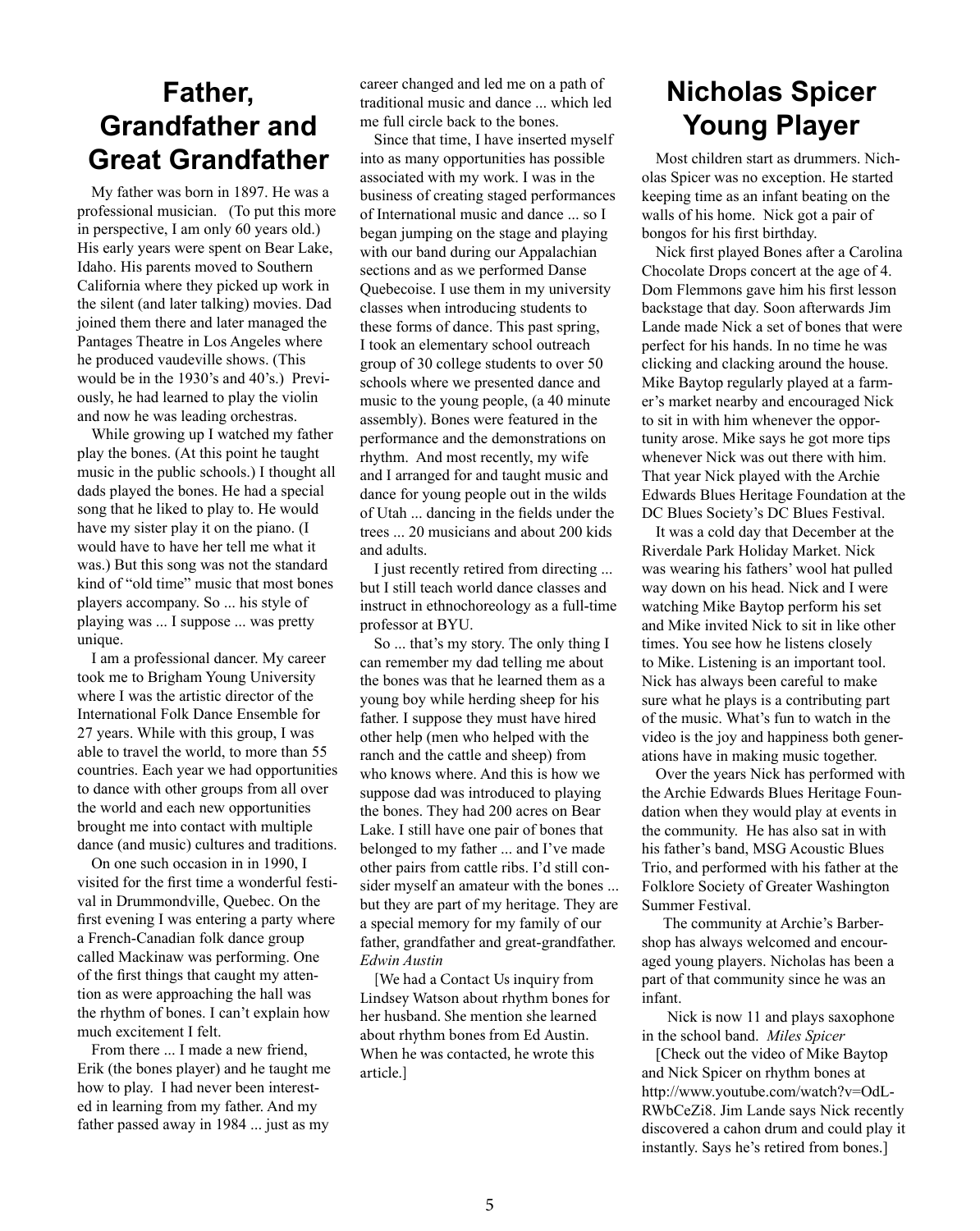#### **Aussie Bob Bolton on Bones and Bush Music Club**

Just jogged into posting a couple of rather distant (positively southern hemisphere) notes about the place of 'bones' in our folklore.

The Bush Music Club is celebrating its 60th year - apparently making us the second oldest 'folk music Club' in the English-speaking world.

One of the related events following the BMC's beginnings in Sydney, 1954, was a connection made with musicians of similar political bent, down the Illawarra area - around Wollongong, down south of Sydney - inspired by the Bush Music Club's founders: The Bushwhacker Band.

 We encouraged those who had been involved, for several years with a similar band which had formed after the same style as the (Sydney) Bushwhackers, to mount a play in the Wollongong area about their own history. While I was down at the Illawarra Folk Festival (run by the Illawarra Folk Club - a later group of more diffuse nature), they mounted a 'Reading" of a play - "Lola's Keg Night" - based on this spin-off of our 1954 BMC. I was dragged away from other concerts ... and photography ... because they realised the play reading needed a character based on a BMC bones player, who had worked with them as well as the BMC, keeping all the rhythms tight!

I took his part for those readings playing a Brush Box wooden set of bones.

I gather they will now find a suitable local player of the bones for the continued development up to public performance, and I was doing some research on photos in our archives, and I noticed that the bones visible in the hands of the (1955) player in the group photos look distinctly black! I'm presuming that their player had bought the black plastic Rhythm Bones, which would have been on sale in Australian music shops, by 1955 [Bones made by the late Joe Birl]. I guess that means loaning them a spare set of mine, and, perhaps some coaching in working with dense, slippery bones!

Just as a separate item, I was, of course, reminded that, back around 1972 I walked past a small music shop, in Sydney's Pitt St South, and saw that they had piles of the black plastic Rhythm Bones in the window ... on special at 50 cents a pair!

As Concert Party Organiser of the BMC, at that stage, I saw this as an opportunity to get up a workshop session that could drive the rhythm of our music - particularly the dance accompaniment, and bought a couple of dozen sets for \$12! I arranged for Frank Maher, one of our stalwart bones players (traditional rib bones) to lead the class and sessions - and sold pairs of the black plastic Rhythm Bones to participants at my cost. I still come across a few of those sets being played - and their players - today.

By the way, at the February Illawarra Folk Festival - earlier this year - I noticed that the Festival shop had proprietary Rhythm Bones on sale, but only the machined wood versions. Maybe they felt that plastic doesn't come across of sufficiently "folksy"!(?)

I must admit that having experimented with many dozens of different dense Australian timbers, I think the timber that my father introduced me to, for this purpose: Australian Brush Box (Tristania Conferta) can't be beat! The sound of a good dense, close-grained wood blends in better that the sharper bite of the plastic bones, and I prefer the better grip afforded by the fine grain structure of dense hardwoods. Regards, *Bob Bolton*

#### **Remembering John Davis**

We are sad to announce that member John Davis passed away in 2014. John joined RBS in 2000 and he and his wife, Sarah, attended several Bones Fests. He started playing in 1944 when he was 15 years old. He learned from a friend of the family, the late George Brooks. He bought bones from Dr. Fred Edmonds and they were made from persimmon wood.

John was remembered in the February update to our homepage and a tribute video can be viewed at http://rhythmbones.org/DavisMemorialVideo.html. John, thanks for the memories.

### **Rowan Corbett Joins Carolina Chocolate Drops**

A few months back Rhiannon Giddens of the Carolina Chocolate Drops contacted me. We've been friends ever since we met at The International Folk Alliance Conference in 2007. As both Dom Flemmons and Leyla McCalla were about leave the band to embark on solo careers, she asked if I'd like to audition for the new line up.

 So, I went down to North Carolina to play with Rhiannon and Hubby Jenkins, and a few days later they asked me to join the band.

 In addition to playing rhythm bones, I'll be on vocals, guitar, plectrum banjo, cajon and bodhrán.

 We're starting out with a tour of the South East, as well as the Mountain Song at Sea Bluegrass Cruise.

 Needless to say, I'm very excited. I couldn't have asked to play with a better group of musicians (see photograph on Page 8). *Rowan Corbett*

### **Joe Hickerson American Folklife Center**

On my first visit to the LOC, I met Joe Hickerson, now Head Emeritus of the Archive of Folk Culture, American Folklife Center of the Library of Congress. Here's a recent note from him. *Steve Wixson*

"I do remember building up a vertical subject file on bones [probably where our newsletters are stored], but not a bibliography. I remember becoming a friend of Percy Danforth in Ann Arbor when he did a guest set at a concert I did in 1969(?) at The Ark. He subsequently was recorded by the Folk Archive at the Library and gave workshops at folk festivals, etc. I was fascinated by the fact that, as a boy, he learned to play the bones from an African American youth in Washington, DC. I also remember the visit(s?) of Eric Ilott to DC under the aegis of folks (esp. Jonathan Eberhart) in the Folklore Society of Greater Washington. I believe he used four bones in each hand. All best. *Joe Hickerson*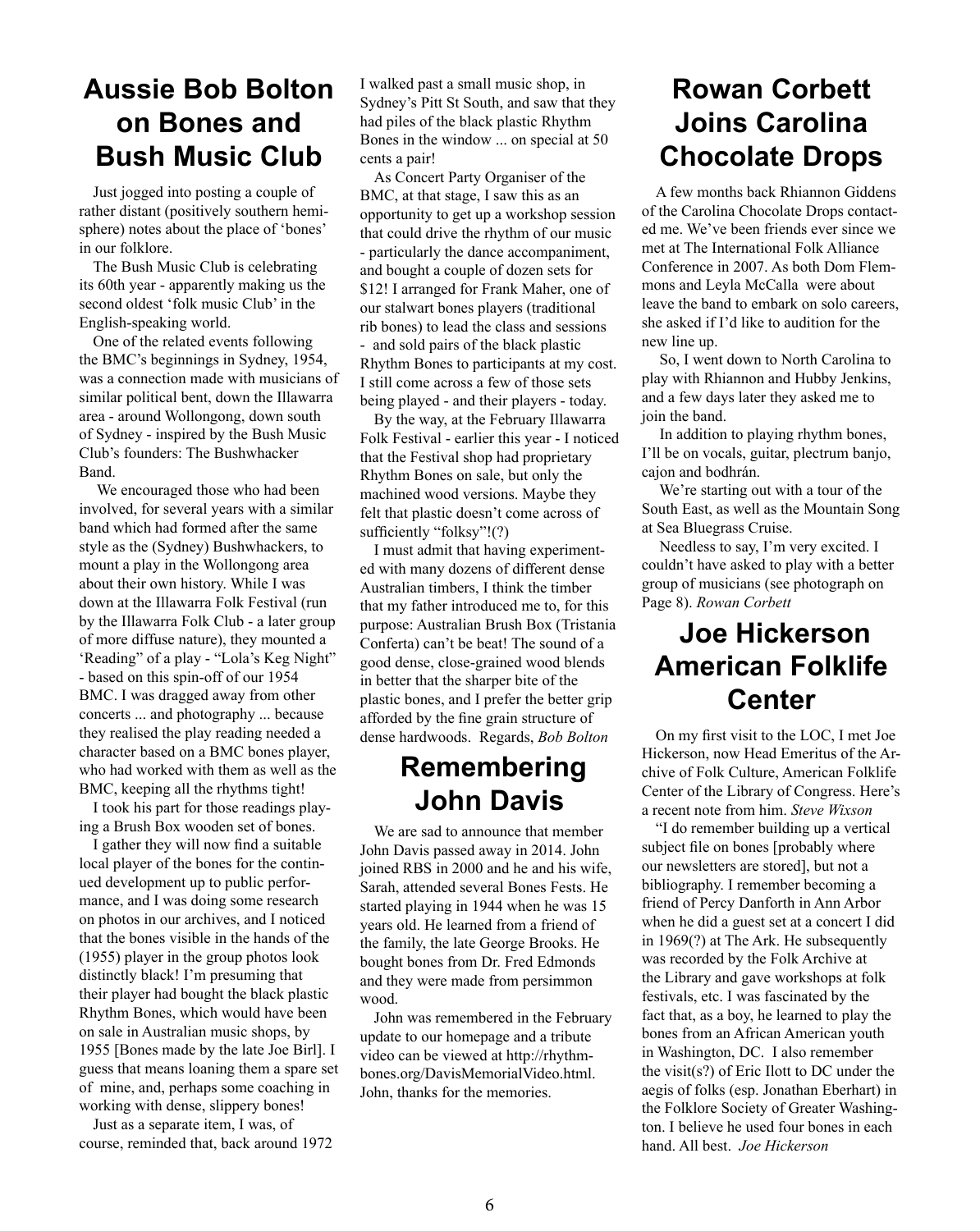#### **Bones, Jugs, N' Harmony Band**

The first time I was exposed to the bones was in 2007, my sophomore year of college at the University of Illinois. Brad Dutz, a studio percussionist in Los Angeles, originally from Decatur, Illinois, was doing a master class with the U of I percussion studio. As part of his lecture about being well-rounded, he brought out a couple pairs of bones and showed us some basic things. After the class I got Steve Brown's contact info from Brad and ordered my first couple pairs of bones. I spent a little while messing around with them, but the demands of being a music major kept me from really digging in. I barely picked them up over the next few years until I saw the Carolina Chocolate Drops in November 2011. After that show I was inspired to get playing again, and I thought a good way of going about it was to form a band where it was a featured instrument.

We started with no original material, just covering old blues and jug band tunes, and some George Hamilton Green xylophone rags. The bones were used on a few tunes, but I would also play drum set, and/or washboard on some.

Later on in the game, we decided to add some variety to our shows, and we began to feature a stripped down instrumentation, called our "Bare Bones" set. Tim Berg and I (the percussionists in the group), switch off playing the bones and the quijada (donkey jawbone), Charlie Harris (usually the bass player) plays claw hammer style banjo or bass, and JP Goguen (guitarist/tenor banjoist) plays the jug or resonator guitar. This set is really bones heavy, with a pretty different style and sound. In addition to the Bare Bones set, we've started writing some original tunes in the full band set up that feature the bones, including "Wiggle Ya Bones," and "Shakin' the Cobwebs Off."

Here is a video of Ola Belle Reed's "I've Endured" from our Bare Bones set at the Mudlark Theater in New Orleans: http://www.youtube.com/watch?v=N6c-BHnnliTY&feature=youtu.be

Here is one of "Wiggle Ya Bones" from the Tonic Room in Chicago: http://www.youtube.com/watch?v=-

5F9rc7Wtxyw

Unfortunately, we don't have a recording or video of "Shakin' the Cobwebs Off" yet, but we will soon, as well as more Bare Bones videos and recordings! Let me know if you have any other questions, or would like any more info about the band. Thanks for reaching out. *Cody Jensen bonesjugsnharmony@gmail.com*  Several videos on website - *http://bonesjugsnharmony.com/* [There is a photograph of the band on Page 8.]

#### **Randy Seppala Update**

I am in Clarksdale, Mississippi until May 1st when I will return to Michigan (most of the snow should be gone by then). Harp, Hart & Bones, my old time Mississippi Delta Blues band, will be down here for the Juke Joint Festival in April. I'm playing some blues with musical friends here and enjoying the Delta, always something going on. I was up back up North last month and we just released a CD of old Finnish lumberjack music from early 20th century Upper

Michigan. Lumber Jakki (Luummber Yakki) is the name of the band, featuring 90 year old harmonica player/singer Les Ross, Sr.. Les learned to play harmonica as a child from family members and actual lumberjacks at the Blue Moon Tavern in Eben Junction, Michigan. The jacks would make up their own lyrics to the songs of the day and sing them in the long evenings hours in the bunkhouse, in pre-radio days; that was their entertainment. The words are raunchy as Hell and sung in Finnish and uncensored on the CD. We released the CD in conjunction with a project called Michigan-I-O which included some select samples of the great Alan Lomax's work in Michigan in 1938. I'll send a copy for review, it includes a lot of bones playing and great "accordion style harmonica playing" of which Les is one of the few surviving practitioners. We can do a report later on the Delta juke joint tour with Harp, Hart & Bones. Looking forward to Bones Fest in Michigan this summer, it's already on my calendar. *Randy Seppala* aka Da Bones Man dabonesman@gmail. com - (906) 235-5928 - cell